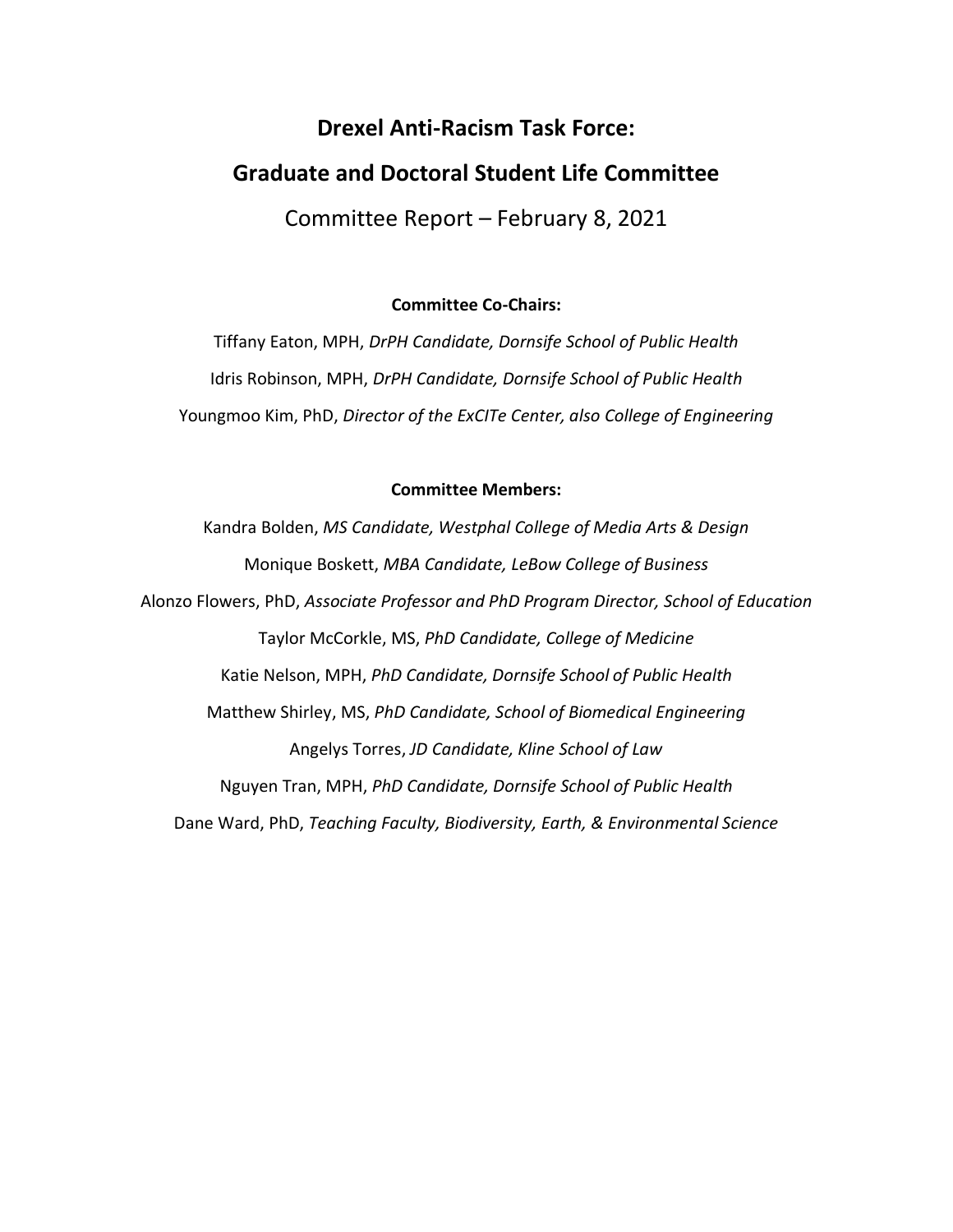#### **EXECUTIVE SUMMARY**

The Drexel graduate student community consists of 9,034 students (as of Fall 2020), including 974 who self-identify as Black/African American and 2,843 as non-white. We should recognize them as accomplished and experienced members of our University community, who have self-selected into a path of further study beyond undergraduate training. Many of our graduate students are already professionals and leaders, as well as those who will be future leaders in industry and academia.

Graduate students are heavily impacted by the inequities and racial climate of our University, not only as students, but also as spouses and parents, as part-time or full-time professionals, and as active and contributing members of society. It is a group, however, that is somewhat overlooked in terms of University policies, processes, resources, and support. While undergraduate admissions are subject to a standardized and regulated process, graduate admissions practices vary greatly across units and programs.

Furthermore, graduate students must engage in a highly unbalanced power dynamic with faculty who are not only responsible for grades, but in many cases financial support for research, as well as academic networks and recommendations for career advancement. The personal stakes of these relationships are incredibly high, which has significant repercussions in terms of the reporting of issues and incidents and confronting and addressing systemic racism at the University.

Our recommendations are rooted in the breadth and depth of experiences of our committee, consisting of 9 graduate students across 6 academic units (including some with dual roles as professional staff), and 3 faculty members representing 3 different academic units. We have developed these recommendations for anti-racist efforts that we believe will benefit all graduate students identifying as Black, Indigenous, and Persons of Color (BIPOC). We also believe that the most immediate need is to address the inequities and hostilities faced by our Black graduate students, and our recommendations reflect that urgency.

These recommendations are informed by a survey developed by the committee specifically for Drexel graduate students, which received 185 responses spanning 12 different academic units (104 doctoral candidates, 61 Masters candidates, and 20 from other graduate programs). Respondents were roughly proportional demographically to the graduate student body. Some key results from the survey:

- 29% of all respondents have experienced discrimination during formal academic activities (26% reported microaggressions and a handful reported serious physical threats).
- 25% of respondents reported witnessing microaggressions from faculty, and 28% reported witnessing microaggressions from students.
- Nearly 12% reported witnessing racial/ethnic discrimination from a *faculty* member, and 19% have witnessed racial/ethnic discrimination from another student.

Our committee finds these rates unacceptable and feels that we cannot label our institution as one that is an inclusive and welcoming environment for graduate students.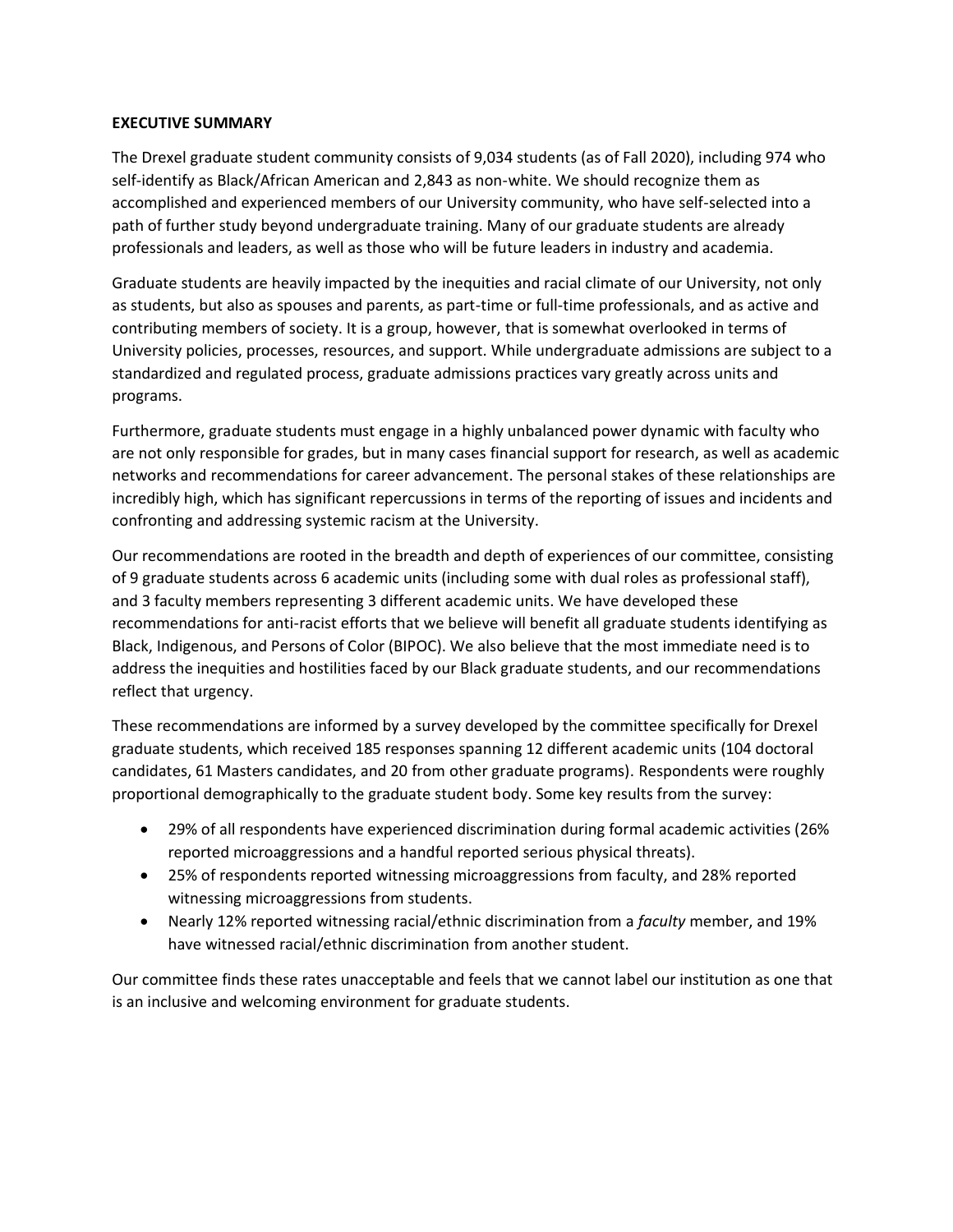We have developed the following recommendations that can be grouped into the following categories:

- **Changing the culture and building a truly inclusive community at Drexel:** We believe this is a responsibility that must be shared across all members of our University community, and we propose a comprehensive effort to completely rework Drexel's approach from one of training and remediation to individualized learning and growth pathways for shared community building.
- **Increasing resources and support for current and prospective Drexel Graduate Students of color:** Deficiencies for current students must be addressed, and we must do much more to recruit and retain graduate students of color and demonstrate that Drexel is making meaningful advances towards becoming a truly inclusive and anti-racist institution.
- **Addressing longstanding faculty issues:** We believe faculty must be *full* participants in the proposed community building efforts, but we recommend additional efforts given that faculty actions have an outsized impact on graduate students.

We thank you for your thoughtful consideration of these recommendations.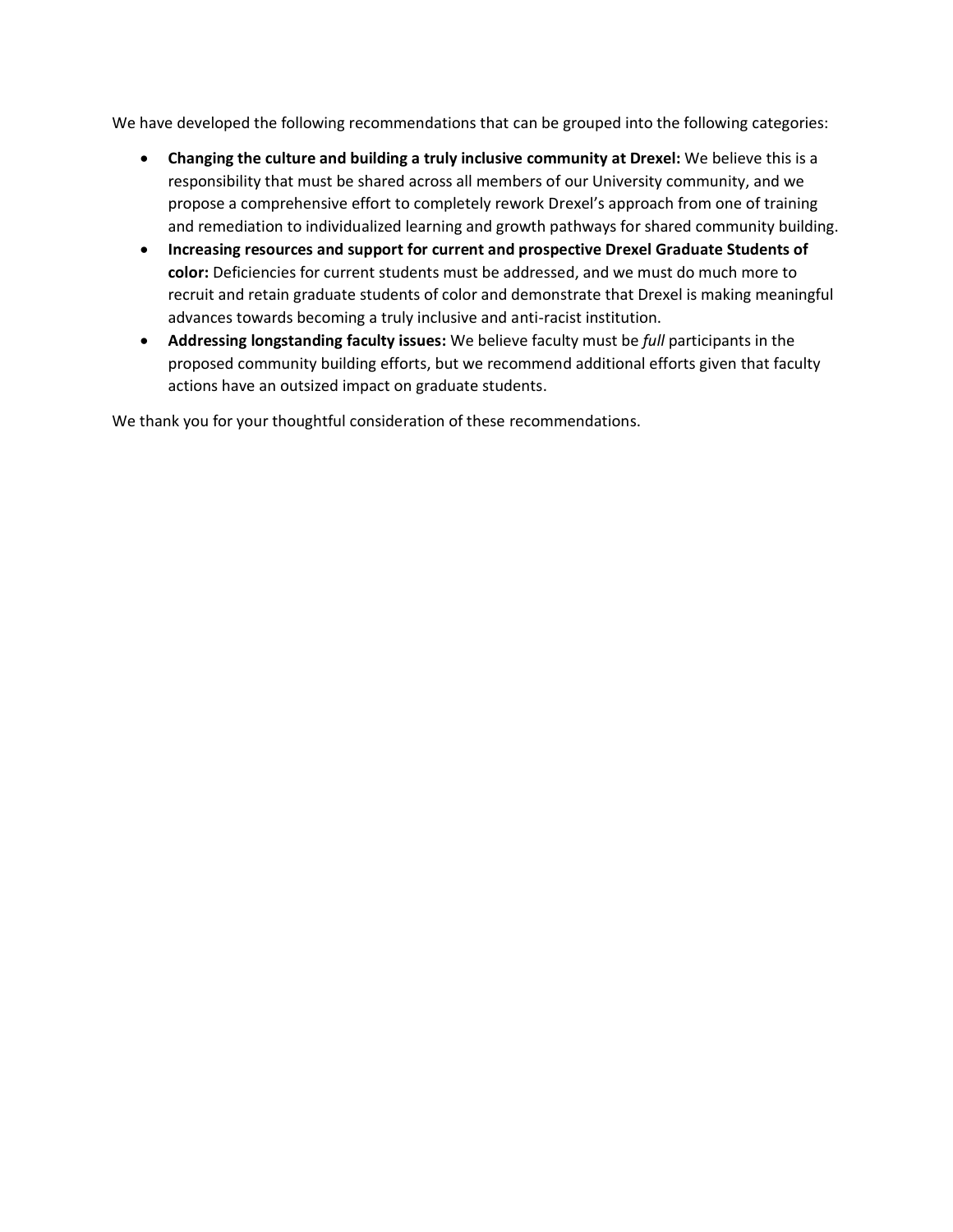#### **FINAL RECOMMENDATIONS**

# **OBJECTIVE 1: Address lack of cultural knowledge across the entire Drexel community by transforming DEI Training from a "deficiency" model to a positive framework of Community Building.**

#### Current environment:

- There is no University-wide requirement for faculty and students to participate in diversity training.
- Current workshops available are either large-scale events or "one size fits all" online trainings, which does not allow for personalization based on an individual's background or experiences.
- Training requirements vary greatly from unit to unit (and by program).

Proposed implementation: A University-wide program to build a truly inclusive community, based on an individual, personalized pathway for learning and growth. This represents a markedly different approach from required workshops or online trainings, a view founded upon deficiency. Instead, we propose offering a robust network of activities to develop empathy and understanding and to engage actively with institutional efforts working towards equity, an approach based on community building and growth. This program could be marketed as the "Drexel Difference," one way the University is proactively making positive change at the Institution, in the city of Philadelphia, and in the world.

- All faculty, students, and staff must participate, starting with an initial assessment to provide individualized recommendations for continued participation. This assessment could, for example, be based on the [Harvard Implicit Association survey.](https://implicit.harvard.edu/implicit/takeatest.html)
- A suite of activities will be developed, in partnership with academic programs, to provide participation and growth opportunities for all community members. Some examples include:
	- $\circ$  Introductory workshop on the foundations of diversity, equity, and inclusion.
	- $\circ$  Specialized seminars on the history of race at Drexel and in West Philadelphia.
	- o Community book reads on topics related to race and academia (see CoAS book read in Winter 2021).
	- o Allyship training sessions
	- o A "CIVIC 101" for [graduate students](https://drexel.edu/lindycenter/students/courses/first-year-civic-engagement/civc-101/)
	- o Drexel courses specific to DEI topics
- Graduate students must participate in at least 1 (uncharged) credit of the program per academic year.
- Every community member will develop a personal growth "transcript" to demonstrate continued participation over time.
	- $\circ$  These transcripts will be part of annual reviews and evaluations for faculty and staff and incorporated into decisions regarding merit increases and promotion.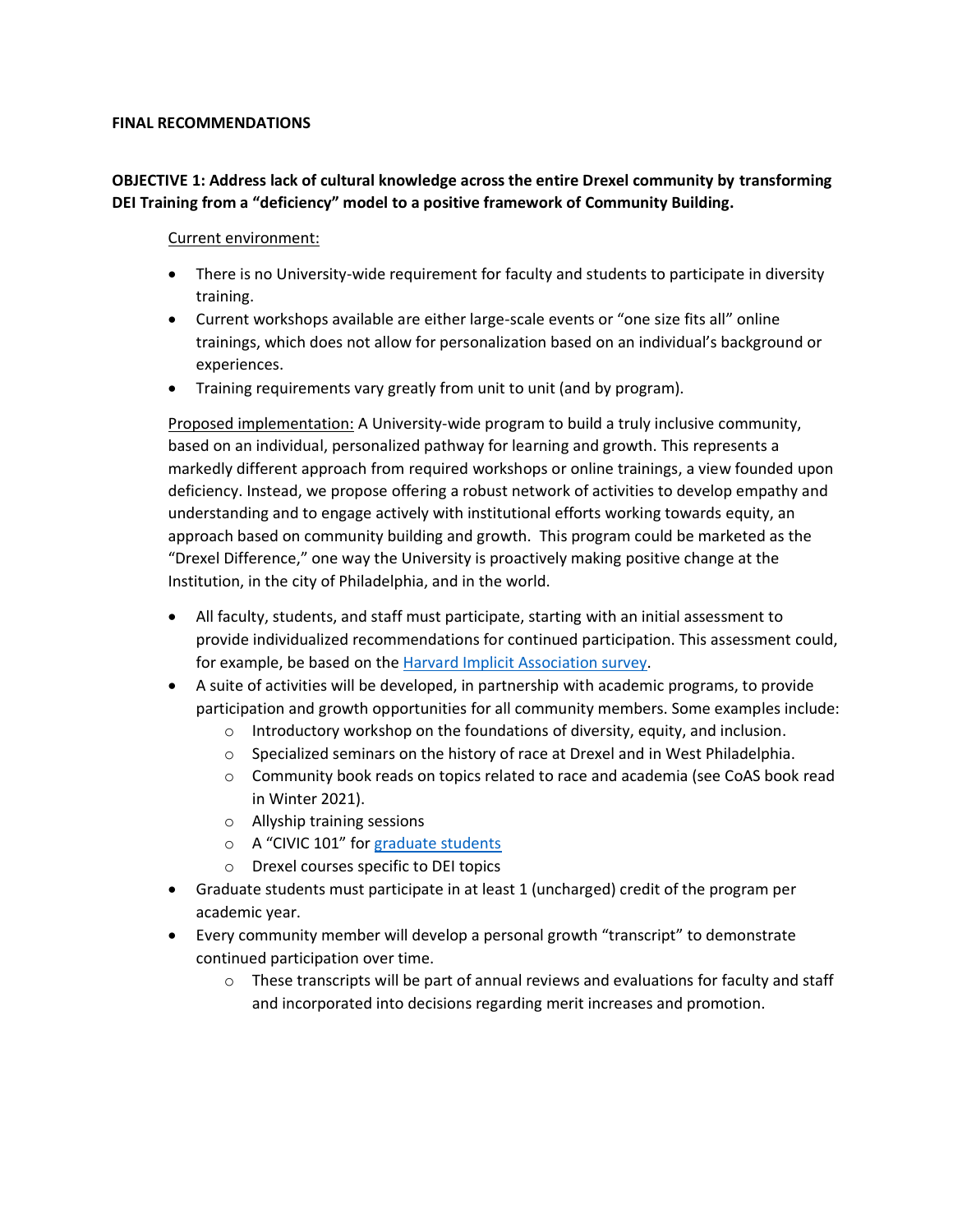**OBJECTIVE 2: Develop broad, standardized recruitment effects to attract more BIPOC graduate students and increase retention of BIPOC graduate students through creating meaningful support and developing sustainable (non-external, non-ephemeral) funding sources.**

### Current environment:

- Recruitment processes and standards for graduate students are highly varied across units and programs. Biased standardized testing is still a large component of admissions.
- For prospective graduate students, the opportunity to visit campus and interview in person is a distinct advantage available only to some candidates.
- Pipeline and recruitment programs for BIPOC students are not coordinated and supported across the University.

Proposed implementation: Develop University-wide, equitable standards for graduate student recruitment and retention programs, incentivized by central funding support for programs/units that demonstrate commitment to these standards. Further invest in and support efforts to significantly broaden the recruitment pipeline for prospective graduate students.

- Drop **all** GRE/standardized testing requirements, which have been demonstrated to be culturally biased.
- Develop and enforce a standardized interview process for prospective students.
	- Require in-person interviews for doctoral programs and provide travel and lodging/housing support for prospective students to visit campus **or** only conduct phone/virtual interviews to foster an equitable admissions and recruitment process.
- Provide financial resources for at least one, fully-funded doctoral student fellowship (full tuition plus practice/research-based living stipend) per Academic Unit, specifically for BIPOC students.
- Provide financial resources for at least two fully-funded Masters student fellowships (full tuition plus practice-based living stipend) per Academic Unit, specifically for BIPOC students.
	- Additionally, develop a pool of funds to be awarded competitively across the University (to be distributed to applying units) to support BIPOC graduate students.
- Develop a special University fund to provide financial support for hardships experienced by Hidden Black student populations such as undocumented/international students.
- Build systems and a culture that supports students of color (focused specifically on the nonstudents of color) to make campus more inclusive, welcoming, comfortable and safer for BIPOC students.
- Develop and support outreach programs for underrepresented students across all units, **similar to the Kline law immersion pipeline program** (where students from underrepresented backgrounds participate in a major-specific summer intensive where they would be exposed to Drexel faculty, prerequisites, test prep, etc.).
- All units need to create and submit an Annual Report with an accounting of recruitment and retention efforts for BIPOC students.
- Establish and sustain bi-directional partnerships with HBCUs and other minority-serving institutions that serve as stepping stones to graduate school at Drexel and for building a more inclusive culture.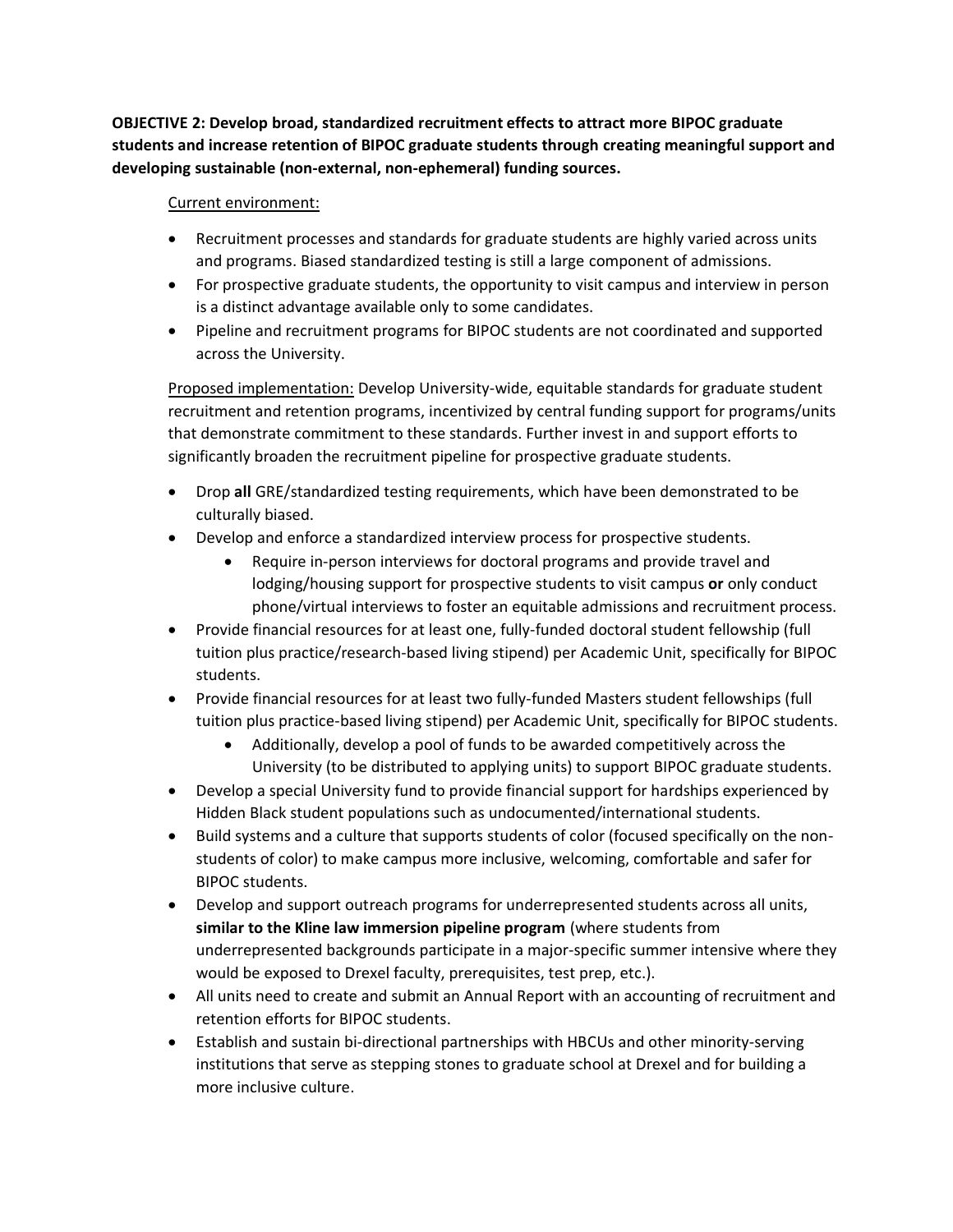- Example program model: 3+3 program: Kline [Law and Spelman College](https://drexel.edu/law/about/news/articles/overview/2020/December/drexel-kline-spelman-3-plus-3/)
- Have faculty and admissions committee representatives visit HBCUs for recruiting
- Develop pipeline program with Lincoln University and Cheyney University (closest HBCUs to Drexel) but also more programs with other HBCUs around the country.
- Continue building upon the Louis Stokes Alliance for Minority Participation (LSAMP) network, while providing additional staffing and financial support for this office, as well as greater transparency of support from Drexel administration.
- Collaborate with the Center for Black Culture (CBC) to host graduate-student programming to facilitate connecting and networking with other graduate students, faculty and staff in different units, as well as community building.
	- The CBC could potentially lead the development and publishing of an Annual State of Inclusive Engagement Report that should be posted on the university's website.
- Foster a partnership with Black organizations on campus (i.e., Drexel Black Graduate Student Union and Black Faculty and Professional Staff Association).
	- The university should provide additional support (outside of GSA/SGO) for the Drexel Black Graduate Student Union (DBGSU) and other Black student, faculty and staff organizations.
	- Specifically support event(s) dedicated to building the Black graduate community.
		- Co-host and provide additional funding for introductory and annual events in coordination with DBGSU and/or catering costs (e.g., an event at the beginning of the academic year for DBGSU members or DBGSU's annual spring event "The Fry").
	- Create a central digital home for Black graduate students and students of color.
		- Example: [Dornsife DASH](https://dsphstudent.info/) allows students to opt-in to receive email event updates, but also provides an organized hub with information about events, relevant student organizations, career resources, etc.
- Leverage existing co-op relationships to create graduate student career development and employment opportunities.
	- An industry rotation program to obtain industry experience for underrepresented students, who compared to their peers, are more likely to not have had an experience.
		- Fits with the Drexel "brand" of experiential education.
		- Drexel has a long-standing co-op history, this needs to be leveraged for the graduate student population.
	- Facilitate industry-graduate student opportunities in STEM through the GEM [Fellowship](https://www.gemfellowship.org/) program, a program dedicated to making the connection between companies and qualified underrepresented applicants.
		- Drexel co-op already maintains industry connections with an undergraduate focus, GEM can assist with the graduate student implementation into these companies.
	- Increase the number of opportunities for mentorship and networking for BIPOC students.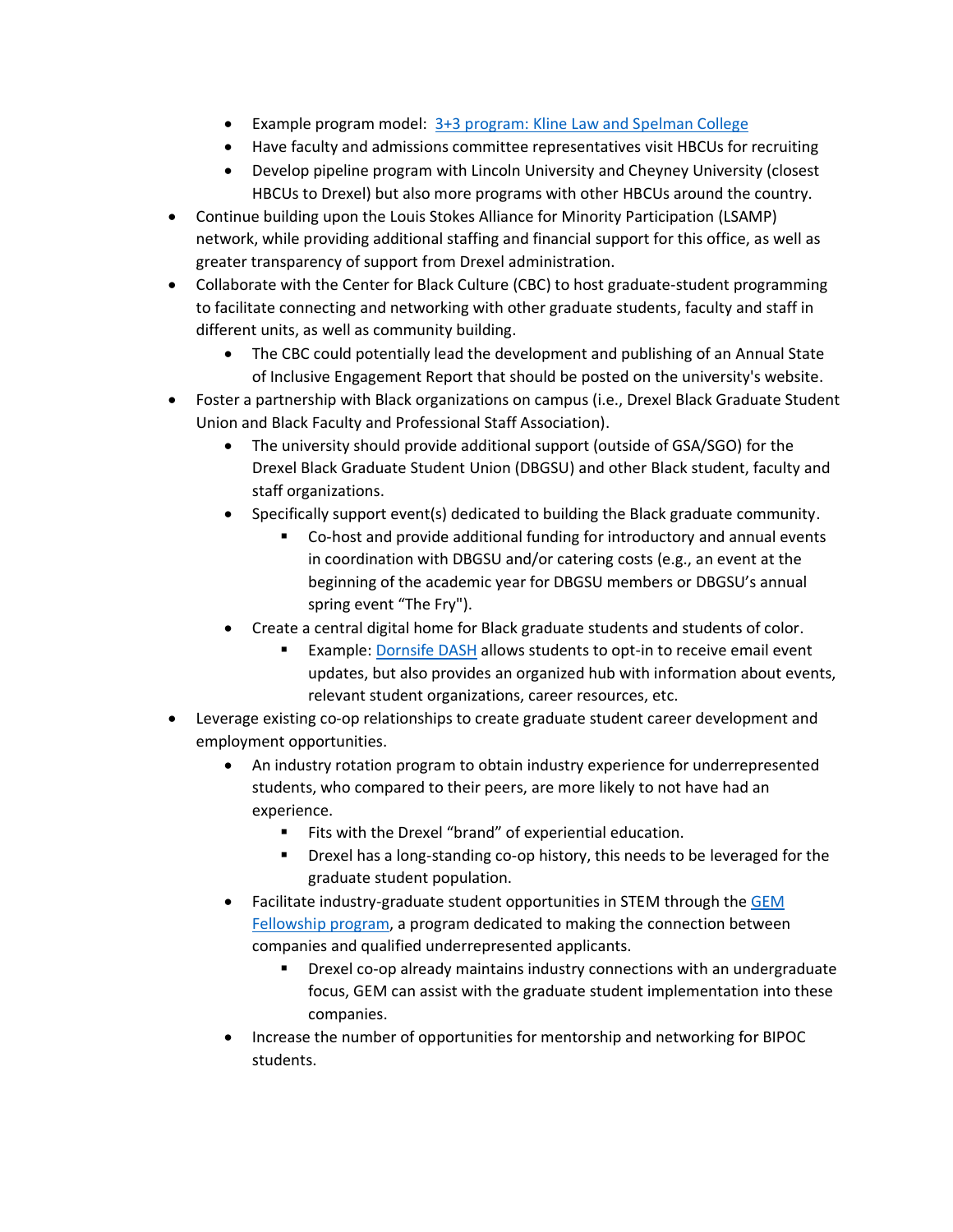**OBJECTIVE 3: Increase faculty understanding, acknowledgement, and empathy for students of color, particularly among those who advise and mentor graduate students.**

### Current environment:

• Graduate students, in particular, feel beholden to faculty mentors for funding, academic progress, and recommendations for career advancement.

Proposed implementation: In addition to **Objective 1** (a positive approach to community building), we support the following recommendations from other ARTF committees that particularly impact the graduate student experience:

- Develop and enforce a policy for faculty to maintain respect for student needs and concerns, particularly for students of color.
- Make diversity and inclusion activities a specific and distinct section of the Faculty Annual Review.
- As detailed above, develop and mandate a mandatory DEI/Antiracism learning pathway for faculty, including an affirmative statement of anti-racist practices.
	- Raise awareness among faculty of grad student career development programs, such as NIH's Resilience Training for students, with the potential for participation in such programs as part of the community building learning pathway.
- Encourage and support doctoral students across units to have a student advocate on their dissertation committees.
	- Examples at other schools: [Texas A&M and Oregon State](https://gradschool.oregonstate.edu/current/graduate-committee)

# **OBJECTIVE 4: Increase hiring of Black/African American and Latinx faculty. The current low number of Black and Latinx faculty demonstrates that institutional accountability is needed.**

# Current environment:

• Graduate students of color have few mentors and instructors from similar backgrounds and experiences, to serve as mentors and advisors.

Proposed implementation: Our committee fully supports the detailed recommendations of the Faculty Recruitment and Retention Committee, especially increasing central funding to support new faculty hires and startup funds to provide more, diverse faculty mentors and advisors and greater accountability for high level administrators. We offer the following additional recommendations:

- Develop funding to support visiting faculty from other institutions, supporting 1-2 year residencies at Drexel, particularly for faculty of color.
	- $\circ$  This aligns with the above recommendation for a bi-directional partnership with HBCUs, where faculty from HBCUs can be invited as visiting faculty, and can also lead to opportunities for developing potential collaborations (e.g., grant opportunities, etc.)
- Secure endowed professorships, specifically for faculty of color.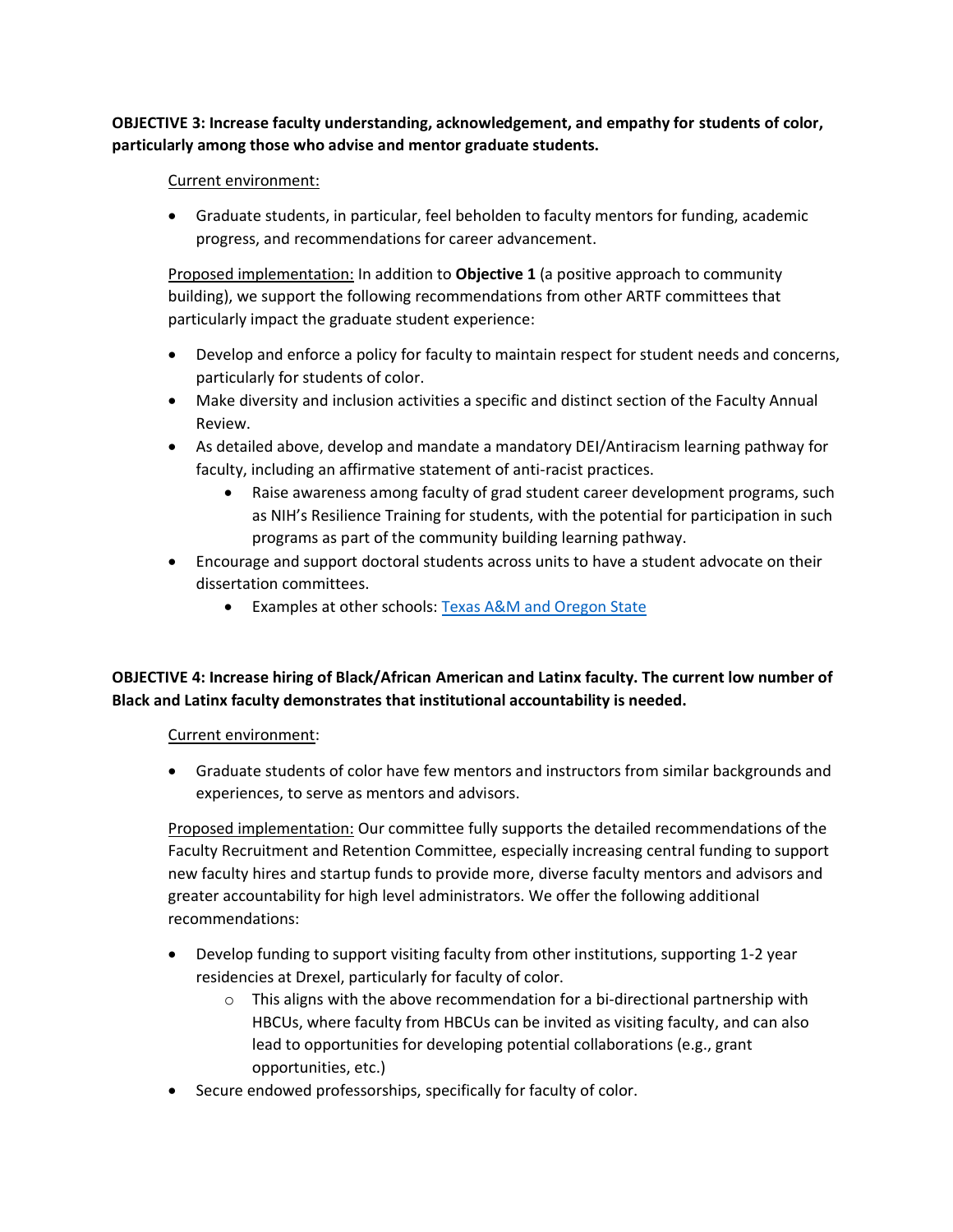• In addition to diversity of faculty, hold Deans and Department Heads accountable for DEI efforts reflected in research topics, course offerings, etc.

# **OBJECTIVE 5: Develop a graduate student-specific conflict resolution process.**

# Current environment:

- Too often our students, who experience racism at the hands of faculty, are terrified to report it because of the power dynamics of the graduate student-faculty relationship.
- The University ombudsperson is one resource, but as a faculty member, may be viewed by some students as having a conflict of interest.

Proposed implementation: Create and hire a position for a graduate-student specific ombudsperson or create a conflict resolution job position/role through the Graduate College to handle conflict resolution for graduate/doctoral students.

- This new position can liaise with OED.
- Invest in a co-created tracking system that the OED and ombudsperson use to monitor student reports.
- Establish different processes for masters and doctoral students given the varying levels of complexity with each degree (e.g., funding, external practicums, dissertation requirements, timelines) as well as different program timelines.
- Safe spaces and processes should be created to accommodate for trauma and allow for healing if a student suffers a racist incident on campus.

#### **OBJECTIVE 6: Increase the number of Black seminar/invited speakers across all units.**

#### Current environment:

• The number of seminar/invited speakers of color at Drexel events is frustratingly low, particularly within longstanding academic series.

Proposed implementation: Building upon the recommendation from the Faculty Recruitment and Retention Committee, we recommend creating a fund to support invited speakers of color for all events and audiences (student and faculty audiences, also both broad and more disciplinary focused).

- Develop the William Pittman speaker series (first Black male graduate of Drexel), a highprofile, University level speaker series with diverse speakers that can appeal to all disciplines.
	- Work with the National Society of Black Engineers and DBGSU to select speakers.
- Establish funds to provide travel support and honoraria to bring notable and accomplished external speakers to campus.
- Establish best practices for departments in inviting external speakers.